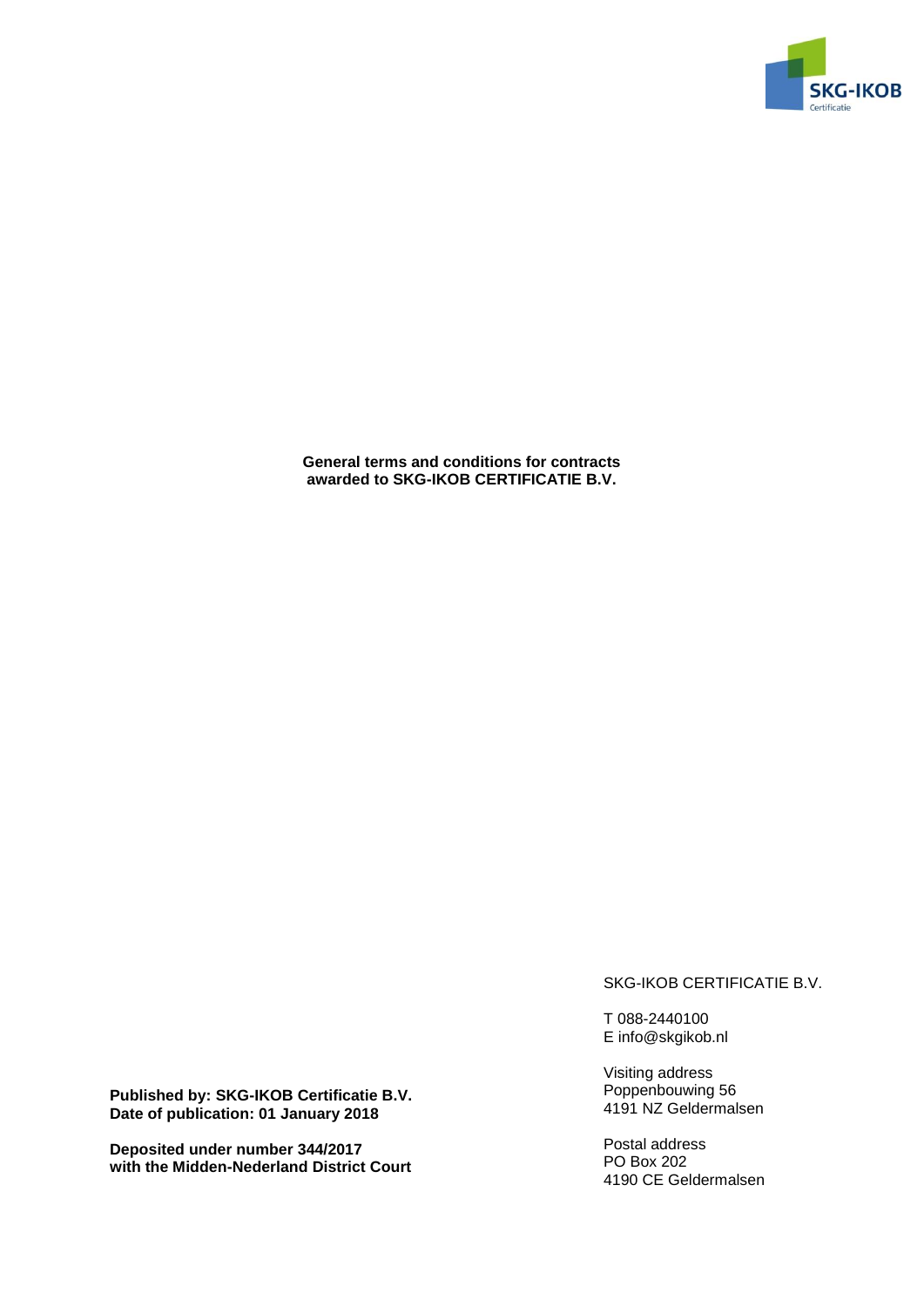

## <span id="page-1-0"></span>**PREAMBLE**

SKG-IKOB Certificatie B.V. (hereinafter referred to as "SKG-IKOB") aims to promote the overall quality management in the construction, built environment, housing, and care industries. Hereto it conducts, among other things, commissioned research; supports (industry) organizations developing products and services; offers its expertise and carries out certification and attestation work within the aforementioned industries. For contracts involving certification, inspection and attestation activities, whether or not under accreditation, the detailed terms and conditions have been included in the current SKG-IKOB Regulations for Attestation, Certification and Inspection.

The following principles apply to all SKG-IKOB's activities:

- Perfect impartiality and independence, supervised by the Committee for Safeguarding Impartiality.
- Expertise of its employees and any third parties and persons engaged by it.

These General terms and conditions shall replace the General terms and conditions for contracts awarded to SKG-IKOB Certificatie B.V. of 1 January 2016.

**Adopted** by the board of SKG-IKOB CERTIFICATIE B.V. on 6 November, 2017, and will be effective on January 1, 2018. Deposited on December 13, 2017, with the Midden-Nederland District Court under number: 344/2017.

**©2018** SKG-IKOB Certificatie BV.

All rights reserved. These regulations are governed by Dutch law. The Dutch text shall prevail over any translations thereof.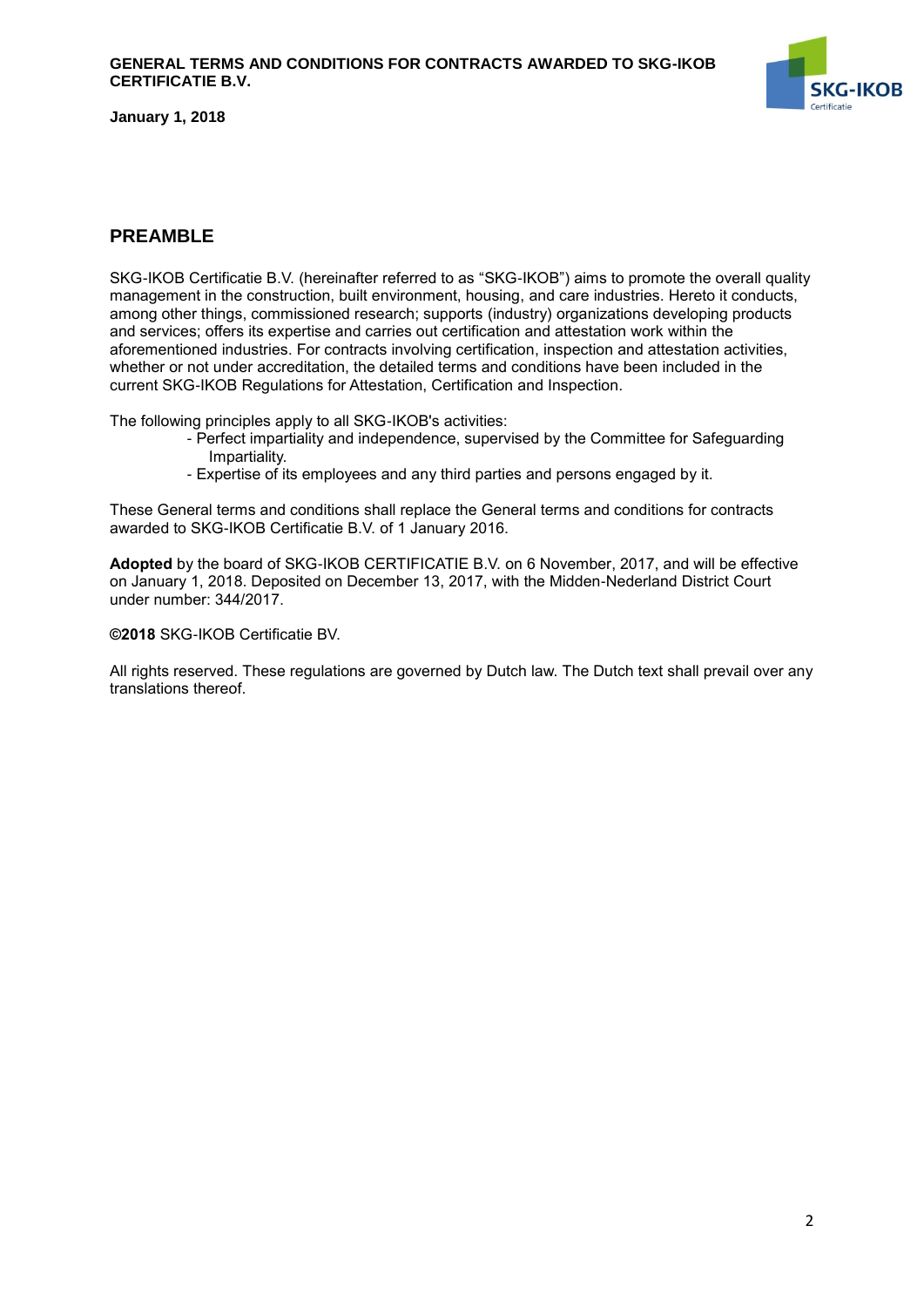### GENERAL TERMS AND CONDITIONS FOR CONTRACTS AWARDED TO SKG-IKOB **CERTIFICATIE B.V.**



**January 1, 2018** 

# **CONTENTS**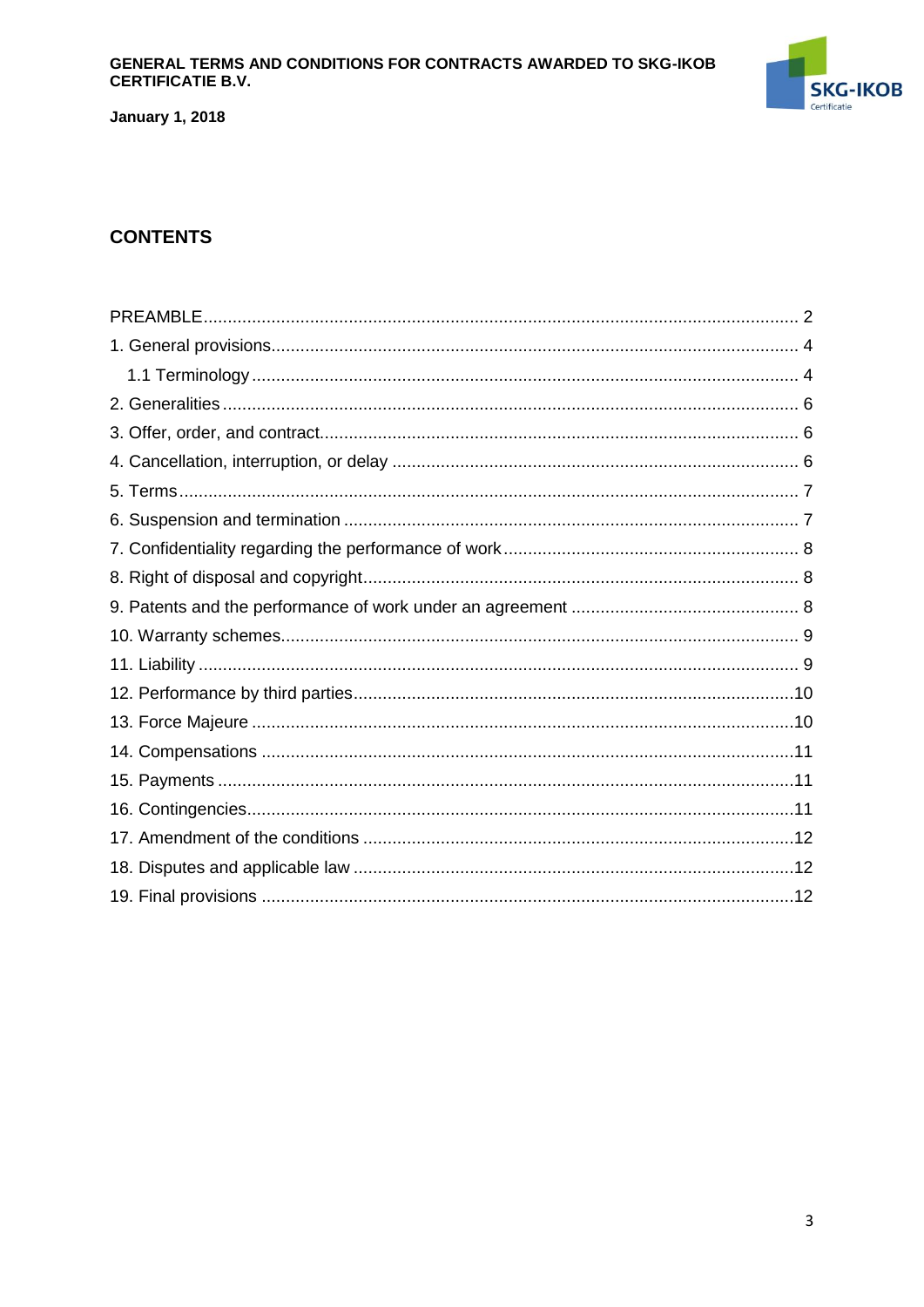

## <span id="page-3-0"></span>**1. General provisions**

### <span id="page-3-1"></span>**1.1 Terminology**

The following words in these General terms and conditions have the following meanings:

SKG-IKOB: SKG-IKOB Certificatie B.V., established in Geldermalsen [The Netherlands], listed in the commercial register of the Dutch Chamber of Commerce in Utrecht under number KVK 24164317, as well as any trading names deposited by this company with the Chamber of Commerce.

Offer/quotation: The offer or quotation that was submitted to the applicant by SKG-IKOB to carry out works or to supply goods or services, according to a description that was submitted with it.

Applicant: Natural or legal person who has requested in writing to be eligible for goods or services to be provided by SKG-IKOB.

Attestation: Activities for which an independent authority may declare that the properties of a building element are in accordance with certain requirements, provided that the building element was manufactured in the manner as prescribed in the attestation in accordance with the technical specifications as described in the attestation.

Approval: A quality certificate issued on the basis of an assessment basis, in which SKG-IKOB, in accordance with the provisions of the SKG-IKOB Regulations for Attestation and Certification, declares that the properties of the materials, software, building components, and building elements are in compliance with certain requirements.

Certificate: A quality certificate, issued by SKG-IKOB, in accordance with an assessment basis, and following the provisions of the SKG-IKOB Regulations for attestation and certification, stating that there are legitimate expectations that the product, process, service, management system, or person, which has been identified by the certificate holder, consistently conform(s) to the specifications as defined in the assessment basis, and/or has been implemented or functions in accordance with the applicable requirements. Unless otherwise stated, the product, process, or service that is provided under the certificate.

Inspection Certificate: A once-off quality certificate issued by SKG-IKOB, in accordance with an assessment basis and the provisions of the SKG-IKOB Regulations for attestation and certification, wherein SKG-IKOB declares that at the time of the inspection, the properties of a building (component) or building element were consistent with the provisions of the assessment base.

Certification: Activities for which an independent authority may declare that there are legitimate expectations that a clearly defined certification matter is in compliance with a certain standard or with any other requirements setting document.

Term of validity: Term which, if included in the offer/quotation, indicates that if the applicant awards the contract within this term, the work shall be carried out by SKG-IKOB in accordance with the provisions of the application/quotation.

Hiring: Any persons and/or organizations hired by SKG-IKOB to carry out work, for which SKG-IKOB will be responsible, in accordance with SKG-IKOB's quality standards, operating procedures, work instructions, formats, etc.

Contract: The offer/quotation that has been accepted and signed by the client.

Client: The natural person or legal entity offering a contract to SKG-IKOB.

Agreement: The agreement, which has come about when the client accepts the offer and any (legal) acts in execution of this agreement and, in retrospect, any (legal) actions required for entering into this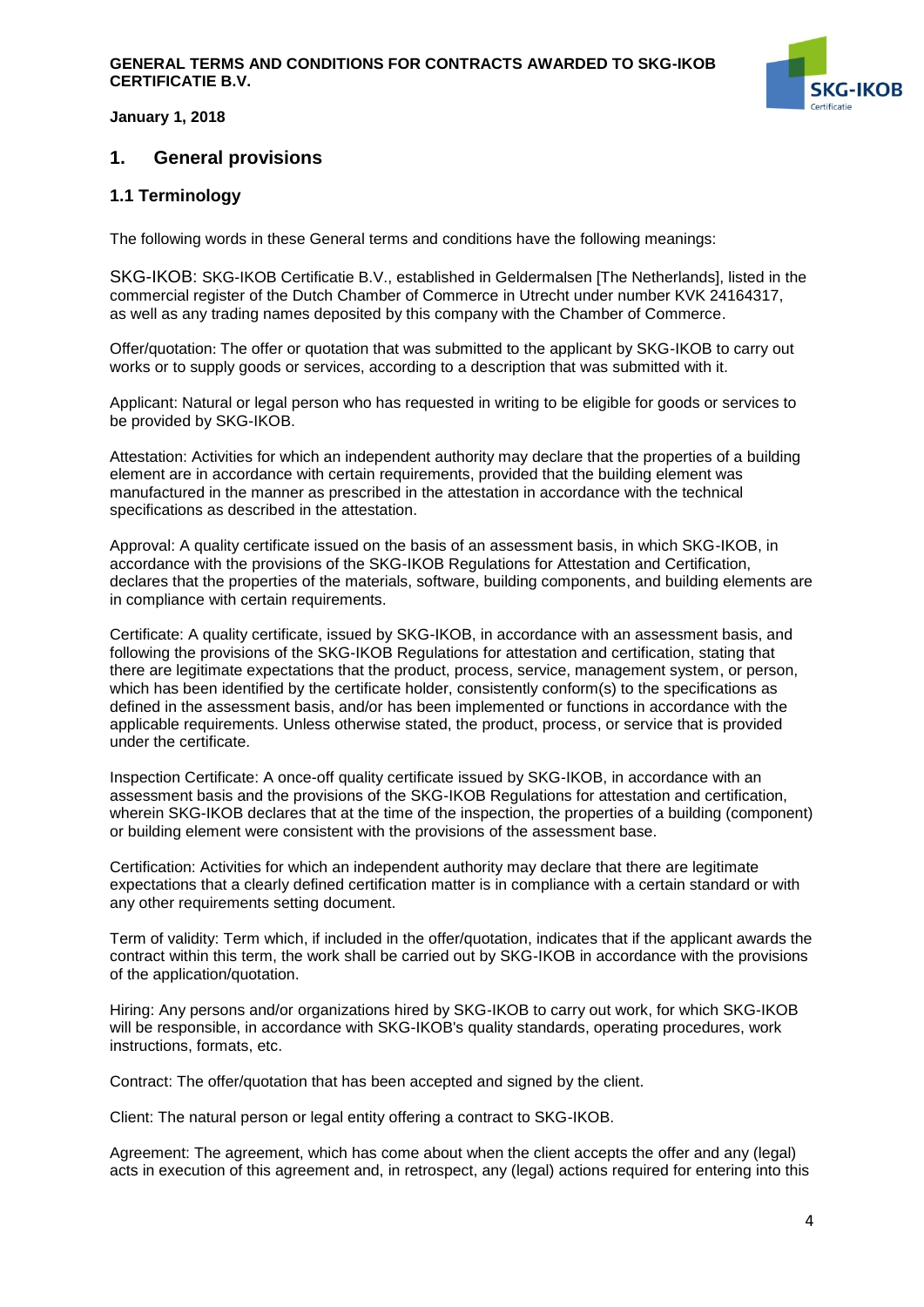#### **GENERAL TERMS AND CONDITIONS FOR CONTRACTS AWARDED TO SKG-IKOB CERTIFICATIE B.V.**



#### **January 1, 2018**

agreement. Agreements or contracts to conduct attestation and/or certification research are restricted to the execution of this research. The agreements or contracts are not to be construed as a decision to grant the attestation or the certificate, respectively.

SKG-IKOB Regulations for Attestation, Certification and Inspection: The current SKG-IKOB regulations, setting out the framework for attestation, certification and inspection activities. The Regulations are a specific addition to these General terms and conditions.

<span id="page-4-0"></span>Outsourcing: Commissioning SKG-IKOB to order individuals and/or organizations, to carry out work, under an agreement and/or contract, under the responsibility of and in accordance with the quality standards, operating procedures, work instructions, formats, etc. of the respective individuals and/or organizations.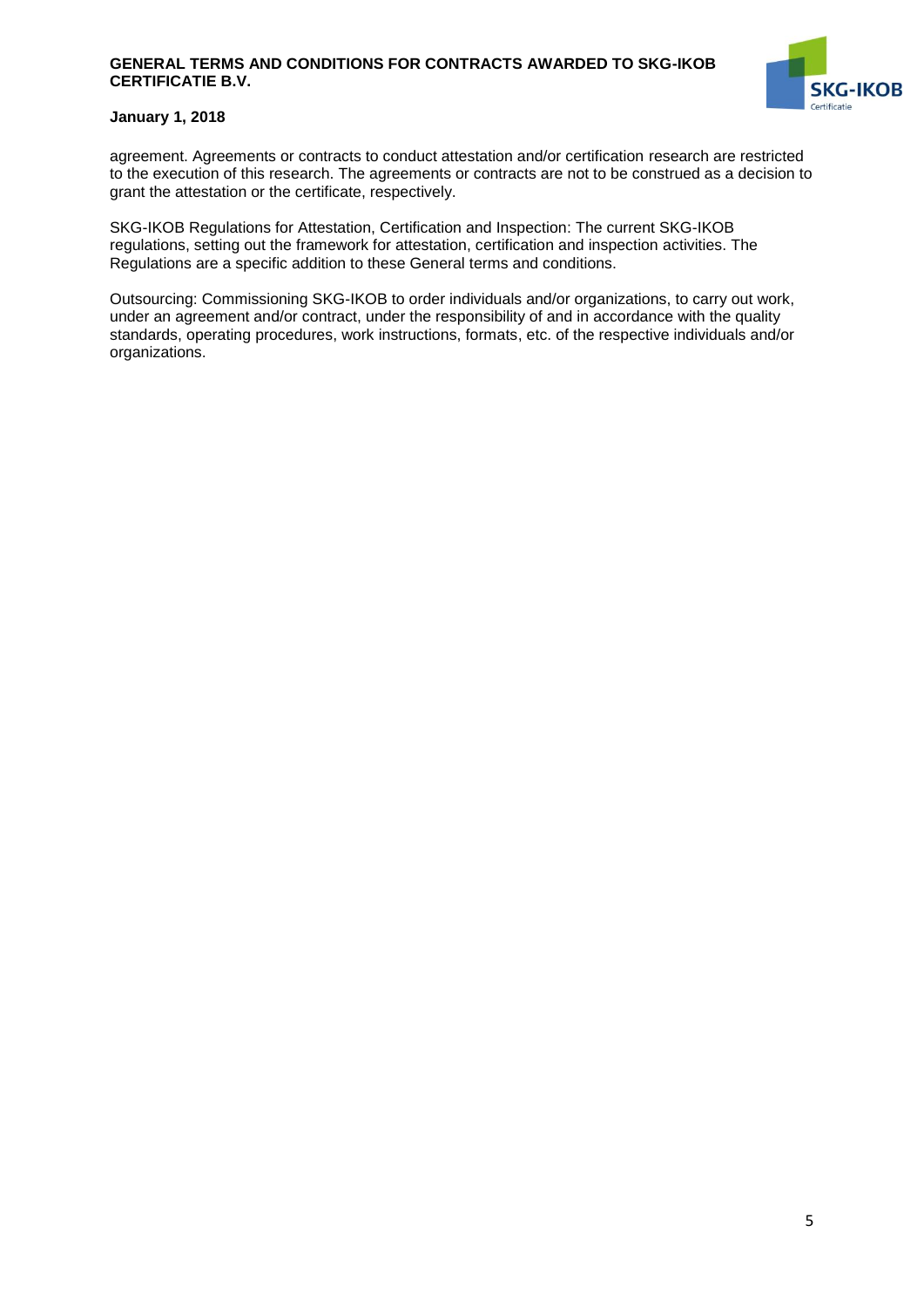

## **2. Generalities**

- 1. These General terms and conditions are part of any agreements, and shall apply to any (other) acts and legal acts of SKG-IKOB and the client, insofar as the other terms and conditions have been otherwise agreed, as evidenced by the written confirmation of SKG-IKOB. The current Regulations for attestation, certification, and inspection of SKG-IKOB and its trading names, as published on SKG-IKOB Certification B.V.'s website, are to be regarded as a substantiation of these General terms and conditions for certification, inspection and attestation work.
- 2. The applicability of any general or specific terms or conditions or stipulations of the client shall be expressly rejected by SKG-IKOB, unless previously otherwise agreed in writing.

## <span id="page-5-0"></span>**3. Offer, order, and contract**

- 1. An offer or quotation shall not bind SKG-IKOB and only serves as an invitation to the client to place an order, unless the offer/quotation specifies a term within which SKG-IKOB can fulfil the offer/quotation.
- 2. The offer shall include at least one reference to these terms and conditions, a description of the work and of the manner of reporting on the results and of delivering the goods. Furthermore, the offer shall specify, as far as possible, the time period in which SKG-IKOB shall have fulfilled the offer/quotation; when the work will be completed or when the delivery will take place. Should the payment schedule differ from the provisions of articles 14 and 15, the offer shall also include a payment schedule.
- 3. An agreement is concluded only if and insofar as SKG-IKOB accepts a contract from the client in writing or if SKG-IKOB fulfils a contract, or if the client returns a signed offer/quotation, in writing, containing a term for SKG-IKOB to fulfil the offer, within this period.
- 4. Additions or amendments to this contract will only be binding on the parties if they have been agreed on in writing.

## <span id="page-5-1"></span>**4. Cancellation, interruption, or delay**

- 1. The client shall reimburse all costs and damages incurred by SKG-IKOB, directly resulting from the cancellation or interruption of the contract by the client, if and insofar as the cause of the cancellation or interruption cannot be attributed to SKG-IKOB.
- 2. In case of delay in the fulfilment of the work under the agreement, SKG-IKOB shall pass on any additional costs, unless the culpability for the delay lies with SKG-IKOB.
- 3. If the fulfilment of the contract has been interrupted for more than one year by the client, SKG-IKOB has the right to consider the contract and the agreement as having ended. The starting date of the interruption shall be the date of the client's letter in which he reports the interruption or, in the absence thereof, the date of a letter in which SKG-IKOB states the interruption. In such a case, the client shall compensate the hitherto costs incurred by SKG-IKOB.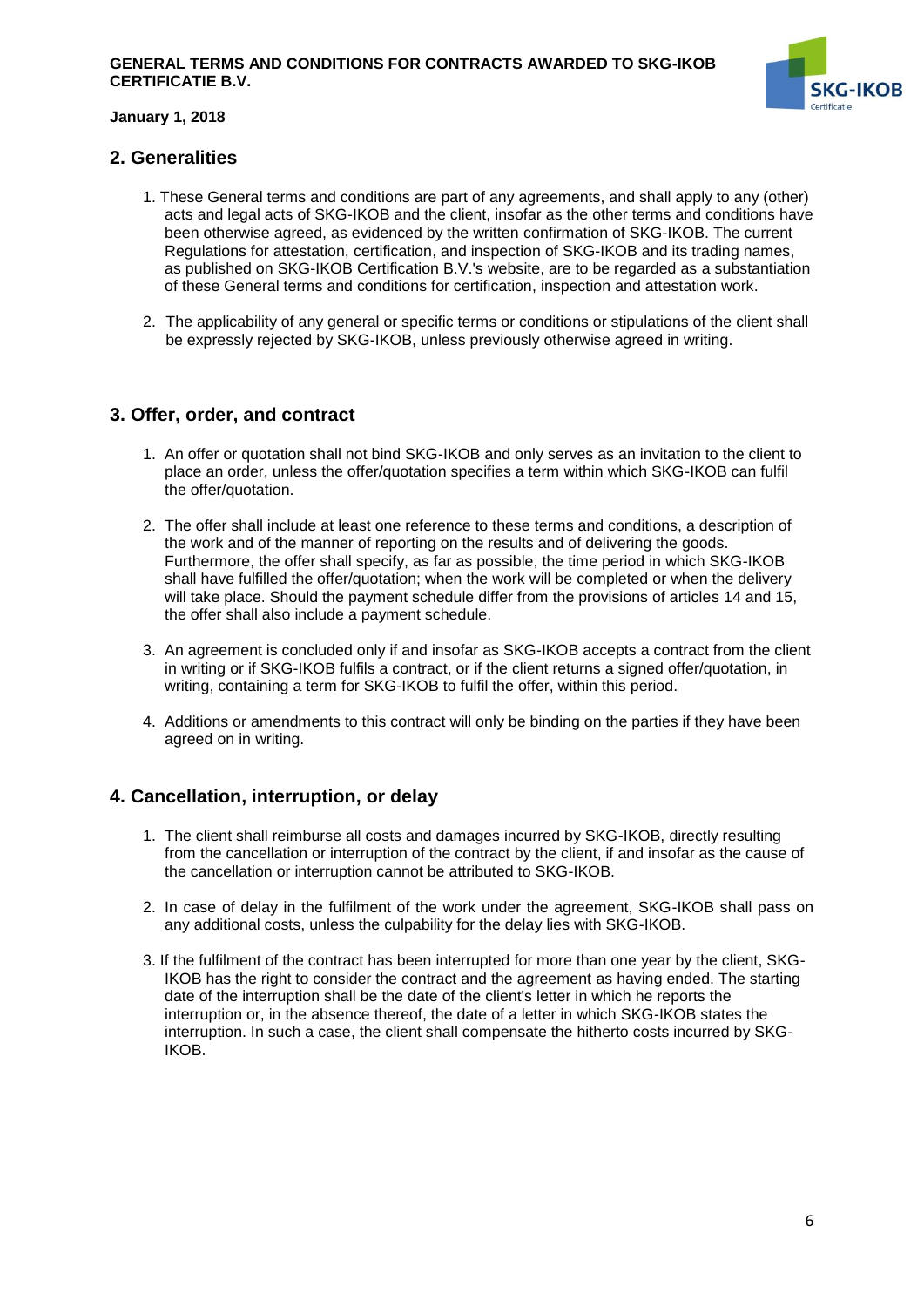

## <span id="page-6-0"></span>**5. Terms**

- 1. The term, specified by SKG-IKOB, within which the work would be completed or the delivery would take place, respectively, will be based on the for SKG-IKOB prevailing circumstances at the time of the conclusion of the agreement and, insofar as depending on third parties' performance, the information provided by those third parties to SKG-IKOB. SKG-IKOB shall observe this term in as far as possible.
- 2. The term shall commence on the date of the written confirmation by SKG-IKOB, or, if such confirmation is not issued by SKG-IKOB, on the date of receipt of the by the client awarded contract by SKG-IKOB.
- 3. When the term is exceeded, the client shall not be entitled to any damages in this respect. Nor shall the client, in this case, have the right to dissolve or terminate the agreement, unless the exceeding of the term is such that the client cannot reasonably be expected to uphold the concerning part. The client will then be entitled to terminate or cancel the agreement, insofar as strictly necessary, provided he gives SKG-IKOB written notice thereof, and without prejudice to the right of SKG-IKOB to carry out the concerning work or to deliver the concerning goods, within 3 weeks of receiving the notification, and to demand payment.
- 4. If the term within which the work would be completed or the delivery would have taken place, threatens to be exceeded, SKG-IKOB will consult with the client as soon as possible.

## <span id="page-6-1"></span>**6. Suspension and termination**

- 1. Should the client fail to properly or timely fulfill any of his obligations arising from any agreement or contract concluded with SKG-IKOB, the client will be in default and SKG-IKOB will be entitled, without notice or judicial intervention:
	- a. to suspend the fulfillment of that agreement/contract and of directly thereto related agreements and contracts until the relevant obligation has been sufficiently secured; and/or
	- b. to terminate, in whole or in part, the agreement/contract and directly thereto related agreements/contracts;

all this without prejudice to SKG-IKOB's other rights under any agreement/contract with the client, and SKG-IKOB being under no obligation to compensate any damages. In the case of the occurrence of an event, such as is described in this paragraph, any claims by SKG-IKOB against the client pursuant to the agreement/contract will become due and payable, in full, and SKG-IKOB will be entitled to repossess his goods.

- 2. In case of bankruptcy, (provisional) suspension of payment, termination, or liquidation of the client's business, any agreements and contracts with the client will be terminated by operation of law, unless SKG-IKOB informs the client within a reasonable period of time that it requires fulfillment (part) of the concerning agreement(s)/contracts, in which case SKG-IKOB will be, without further notice of default, entitled to:
	- a. suspend the fulfillment of the concerning agreement(s)/contracts until payment has been sufficiently secured; and/or

b. suspend, for whatever reason, any of his payment obligations to the client; all this without prejudice to SKG-IKOB's other rights under any agreement/contract with the client, and SKG-IKOB being under no obligation to compensate any damages. In the case of the occurrence of an event such as is described in this paragraph, any claims by SKG-IKOB against the client will become due and payable in full, and SKG-IKOB will be entitled to repossess his goods.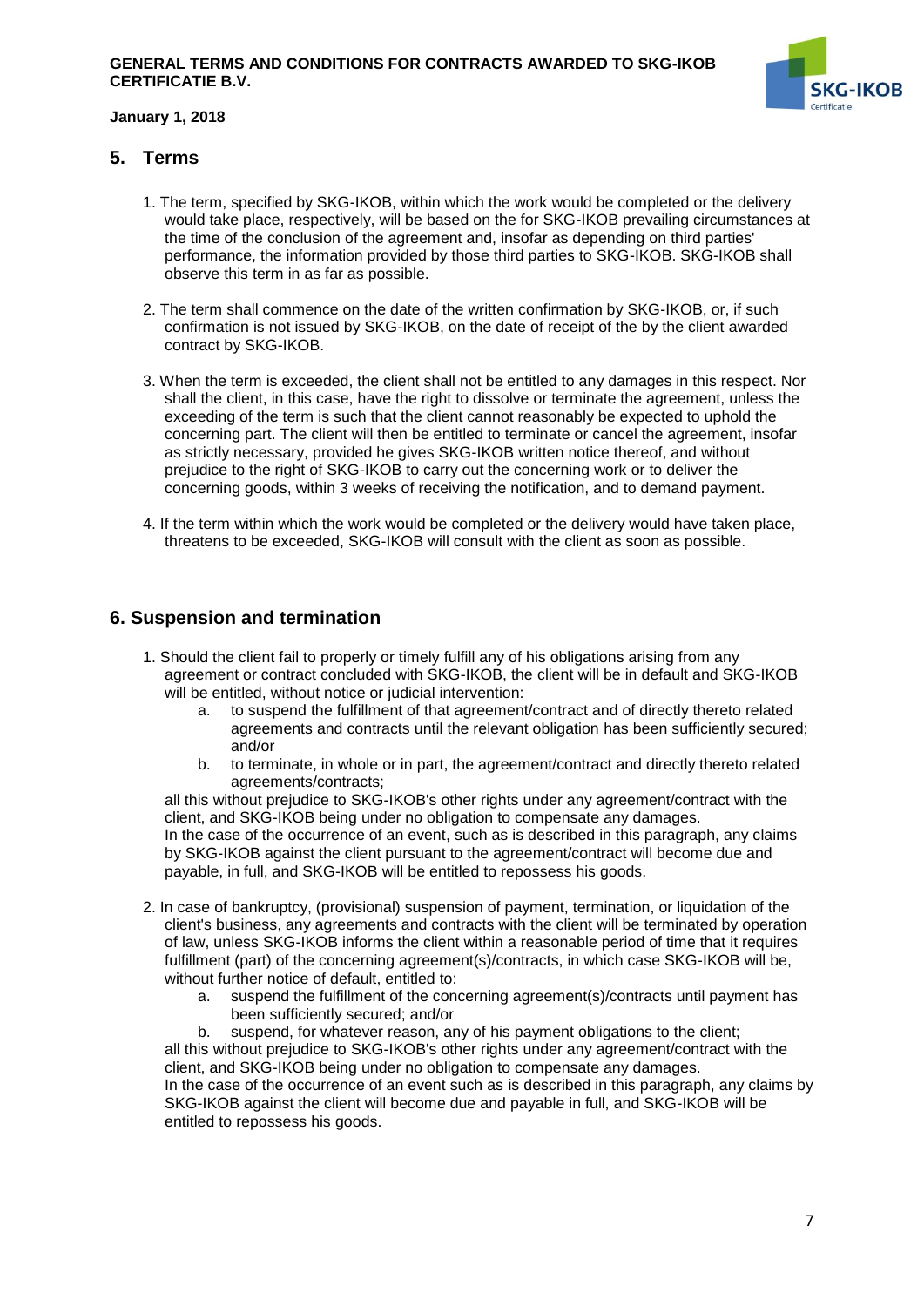

## <span id="page-7-0"></span>**7. Confidentiality regarding the performance of work**

- 1. SKG-IKOB commits itself to, for two years after notice is given of the results of the agreement to carry out work, observe strict confidentiality with regard the client's name and to newly acquired know-how and data that are specifically related to the contract that have been acquired within the framework of the agreement, except in the event that these concern calculation methods, software, and experimental methods. This term does not apply if otherwise agreed with the client in writing or if, where applicable, other terms have been defined by the SKG-IKOB Regulations for attestation, certification, and inspection.
- 2. If, in the fulfillment of the agreement, SKG-IKOB takes knowledge of non-public information of or concerning the client, which has been specifically designated as confidential by the client, a period shall apply for the duty of confidentiality which has been specified by the client and which is set out in a written agreement.
- 3. Should the disclosure of the research results by the client cause misunderstandings with third parties, SKG-IKOB will be relieved of its duty of confidentiality, to the extent that it may reasonably need to provide, if necessary, these third parties with explanations of the results. Misunderstanding, for the purpose of this provision, is in any event understood to mean information that is related to the work carried out by SKG-IKOB and that is being made public by the client, in such a way that stakeholders, who are involved in SKG-IKOB's activities, could come to the wrong conclusions regarding SKG-IKOB's activities, and which data, without removal of this misunderstanding, could damage SKG-IKOB in any way.
- 4. If, in the opinion of SKG-IKOB and based on the research results, any danger to public health is to be feared, SKG-IKOB will be relieved of its duty of confidentiality toward the concerning authorities and independent administrative bodies.
- 5. Before SKG-IKOB proceeds to the disclosure as referred to in paragraphs 3 and 4, SKG-IKOB shall inform the client accordingly.

## <span id="page-7-1"></span>**8. Right of disposal and copyright**

- 1. Without prejudice to the provisions contained in the Copyright Act and subject to the provisions of article 7, paragraphs 3 and 4 of these terms and conditions, the client has the exclusive right of disposal, within the framework of the agreement/contract, over any submitted reports, opinions, etc. from SKG-IKOB.
- 2. Reports issued may only be published verbatim by the client, in their entirety and stating SKG-IKOB's name. Publication in any other form is only permitted with the prior written consent of SKG-IKOB.
- 3. The agreement/contract results and SKG-IKOB's name may only be used for commercial purposes with prior written permission from SKG-IKOB.

## <span id="page-7-2"></span>**9. Patents and the performance of work under an agreement**

- 1. The client has the right to apply for a patent, in his name and on his behalf, on a product or process, only if and insofar as the invention's special domain is in the fulfillment of the agreement/contract to carry out work.
- 2. If the client has not informed SKG-IKOB in writing that he wants to make use of his right, as referred to in paragraph 3, within three months after the notification as referred to in paragraph 3, SKG-IKOB shall be entitled to this right.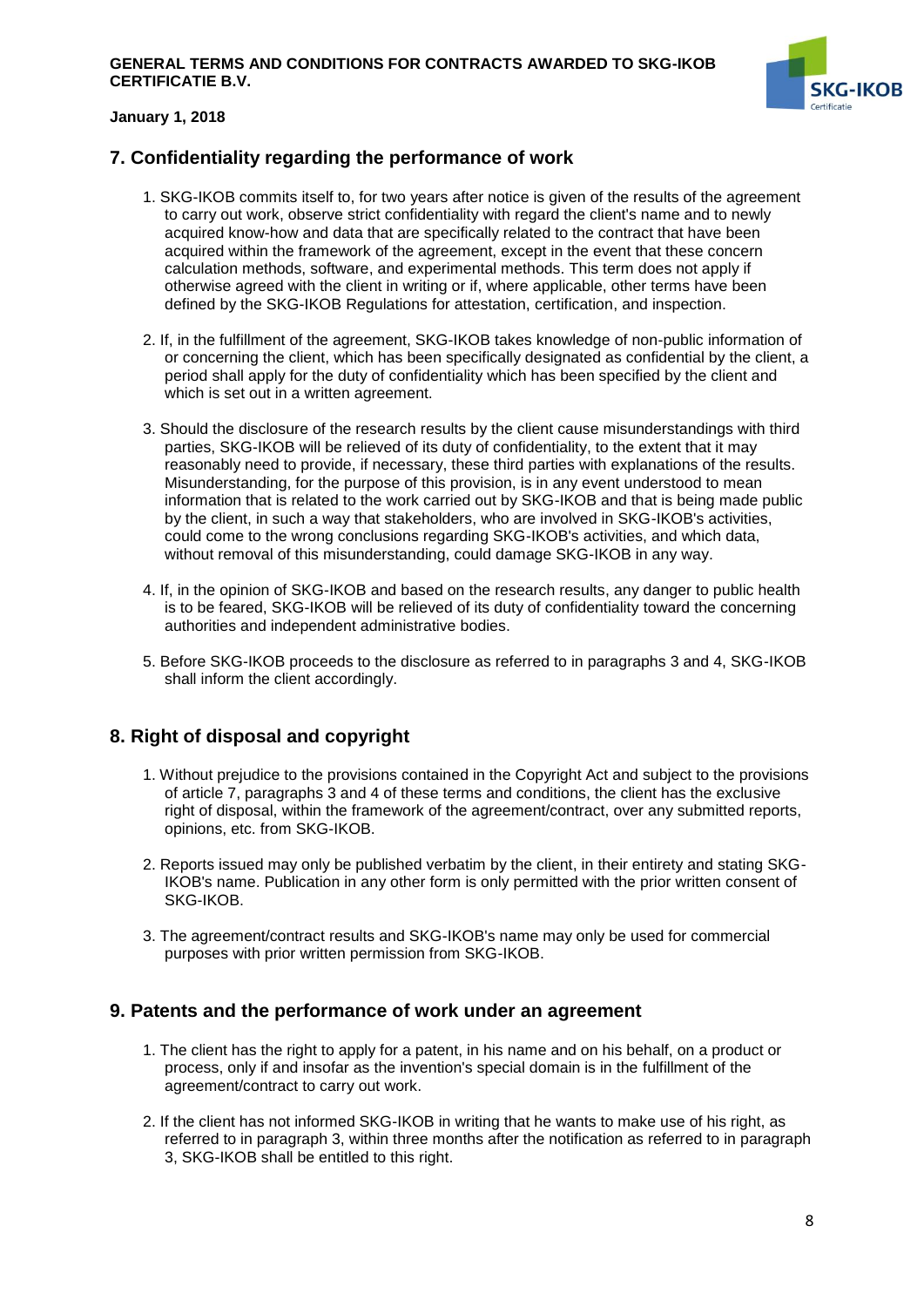#### **GENERAL TERMS AND CONDITIONS FOR CONTRACTS AWARDED TO SKG-IKOB CERTIFICATIE B.V.**



#### **January 1, 2018**

- 3. The client and SKG-IKOB shall notify each other of:
	- a. the presumption that patentable matter has been found;
	- b. the fact that a patent application will be filed;
	- c. the content of this application.

Furthermore, they will provide each other with all requisite cooperation with patent applications.

4. If the client or SKG-IKOB makes use of the right to patent application, the patent applicant/holder shall, if the other party so requests within 6 months from the date of the patent application, grant the other party free license to use the invention for itself and for third parties. The client shall, if he applies for a patent, also reimburse SKG-IKOB any amount that SKG-IKOB must pay to the inventor by virtue of the law.

### <span id="page-8-0"></span>**10. Warranty schemes**

- 1. Unless otherwise agreed in writing, SKG-IKOB, for one year after the goods were delivered to it, guarantees the client that these will function properly, provided that they are used in a normal and careful way. In these cases, all provided instructions for the use of the goods in question, other warranty conditions included in the agreement, the conditions including, if applicable, the Regulations governing attestation, certification and inspection, or the terms of the guarantee certificate; are to be respected fully and promptly.
- 2. If SKG-IKOB delivers goods to the client that SKG-IKOB has obtained from its suppliers, SKG-IKOB shall not be bound to any further warranty or be held liable in any way to the client, then SKG-IKOB may claim from the supplier.
- 3. If, in the reasonable opinion of SKG-IKOB, it has been properly demonstrated that the goods that were delivered by SKG-IKOB, are not functioning properly in accordance with the provisions of paragraph 1, SKG-IKOB will have the option to either redeliver the faulty goods as new goods when the faulty goods are returned, or to properly repair the goods, or to offer the client a mutually agreed discount on the purchase price. By fulfilling one of the aforementioned performances, SKG-IKOB will be fully discharged of his guarantee obligations, and SKG-IKOB will not be held to any further (damage) compensation.

## <span id="page-8-1"></span>**11. Liability**

- 1. Except for the intent or gross negligence of SKG-IKOB or its management, SK G-IKOB shall not be held liable for any indirect damage to the customer or third parties, including consequential damage, immaterial damage, company or environmental damage.
- 2. Except in the case of intent or gross negligence on the part of SKG-IKOB or its senior staff, SKG-IKOB's liability on any grounds towards the client, shall be limited to, per event (where a coherent sequence of events shall count as one event), the sum of €5,000.00 or to the contract sum concerned if this sum is greater than €5,000.00 (exclusive of VAT), under the proviso that the compensation shall not exceed the total sum of €50,000.00. In this paragraph, the contract sum is understood to mean the fee which, according to the agreement, would be due when fully fulfilled.
- 3. In case of liability as defined in the preceding paragraphs, the client shall have the following options, the amount of which shall be subject to the ceiling referred to therein: an improvement free of charge by SKG-IKOB of the performed work or deliveries, or monetary damages.
- 4. SKG-IKOB shall, within the framework of the limitation of the foregoing paragraphs, only be liable for work insofar as this has been carried out by SKG-IKOB itself or under his responsibility. In particular, SKG-IKOB shall not be held liable for data received from third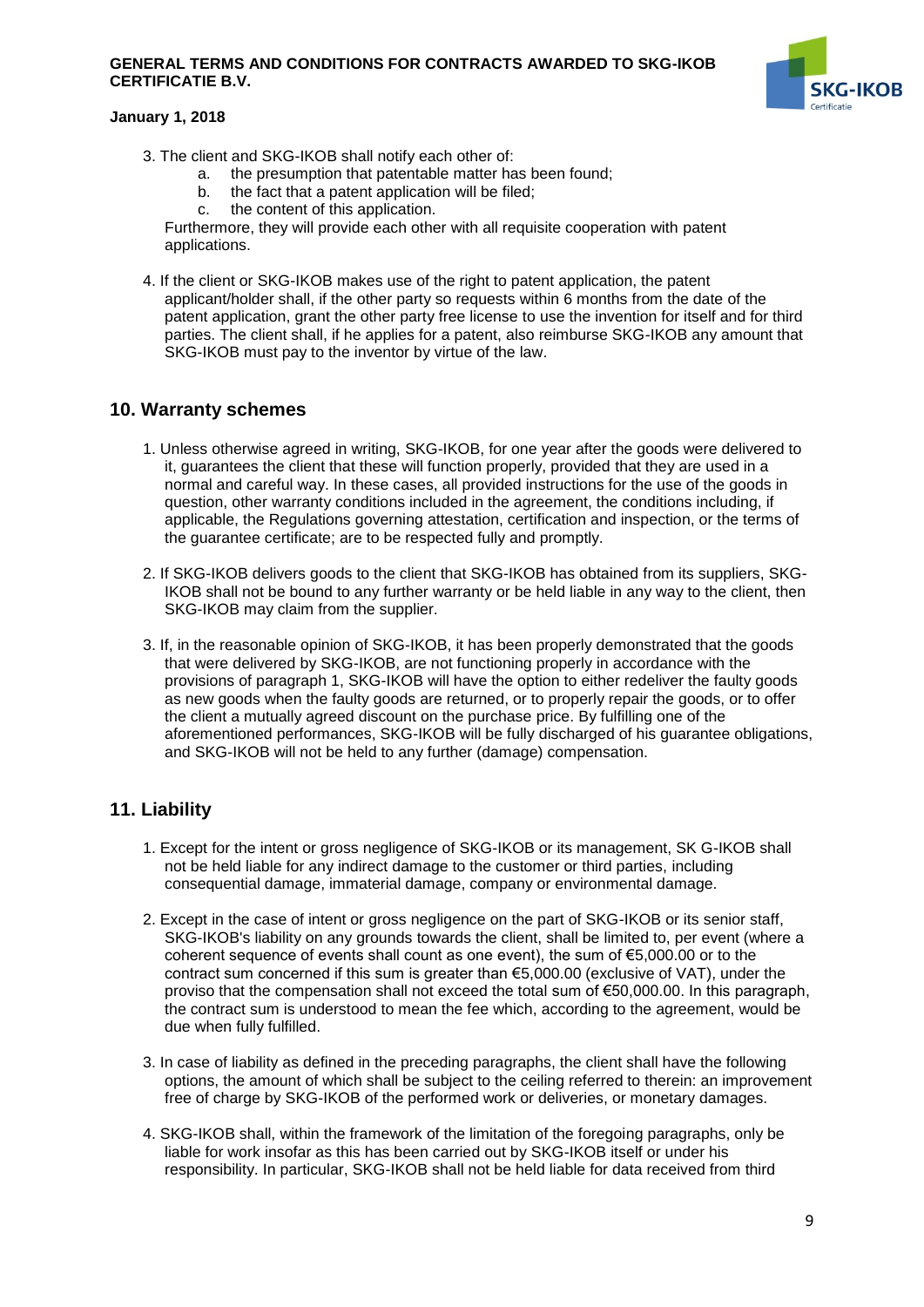#### **GENERAL TERMS AND CONDITIONS FOR CONTRACTS AWARDED TO SKG-IKOB CERTIFICATIE B.V.**



#### **January 1, 2018**

parties, unless it has stated in writing that it has examined the data and has found these to be correct.

5. Except in the event of gross negligence or intent of SKG-IKOB or its management, the client will indemnify SKG-IKOB for all third party claims, for whatever reason, regarding indemnification of damages, costs or interests that are in any way related to the fulfillment of the agreement.

## <span id="page-9-0"></span>**12. Performance by third parties**

- 1. SKG-IKOB has the right, under its accountability and liability to the client, to order one or more third parties or personnel that are employed by one or more third parties (hiring) to carry out the work under the agreement/contract.
- 2. Only with prior written permission from the client, SKG-IKOB has the right to order one or more third parties or personnel, employed by one or more third parties (outsourcing), to carry out the work, under the agreement/contract, in whole or in part, under their responsibility.
- 3. Any provision of these terms and conditions concerning the limitation of SKG-IKOB's liability and indemnification by the client, shall apply with respect to these third parties, their staff and the employees of SKG-IKOB.

## <span id="page-9-1"></span>**13. Force Majeure**

- 1. Force majeure of SKG-IKOB shall mean any circumstance owing to circumstances independent of the will of SKG-IKOB, as a result of which the fulfillment of its obligations toward the client is affected, in whole or partially, or as a result of which SKG-IKOB cannot reasonably be required to fulfill its obligations, regardless of whether that circumstance was foreseeable at the time of concluding the agreement. Such circumstances also include: strikes and exclusions, delays or other business interruptions in any form and/or actions of government agencies, and the lack of any government issued license.
- 2. When third parties, on whom SKG-IKOB depends for the fulfillment of the contract, fail to fulfill their obligations toward SKG or fail to do so on time, due to any circumstances, which, according to the first paragraph of this Article, would have would have constituted force majeure for SKG-IKOB, this failure of third parties to fulfill or to fulfill on time shall also constitute force majeure for SKG-IKOB toward the client.
- 3. However, SKG-IKOB shall make every effort to avoid, eliminate, or reduce such force majeure circumstances in order to continue the normal operations if at all possible.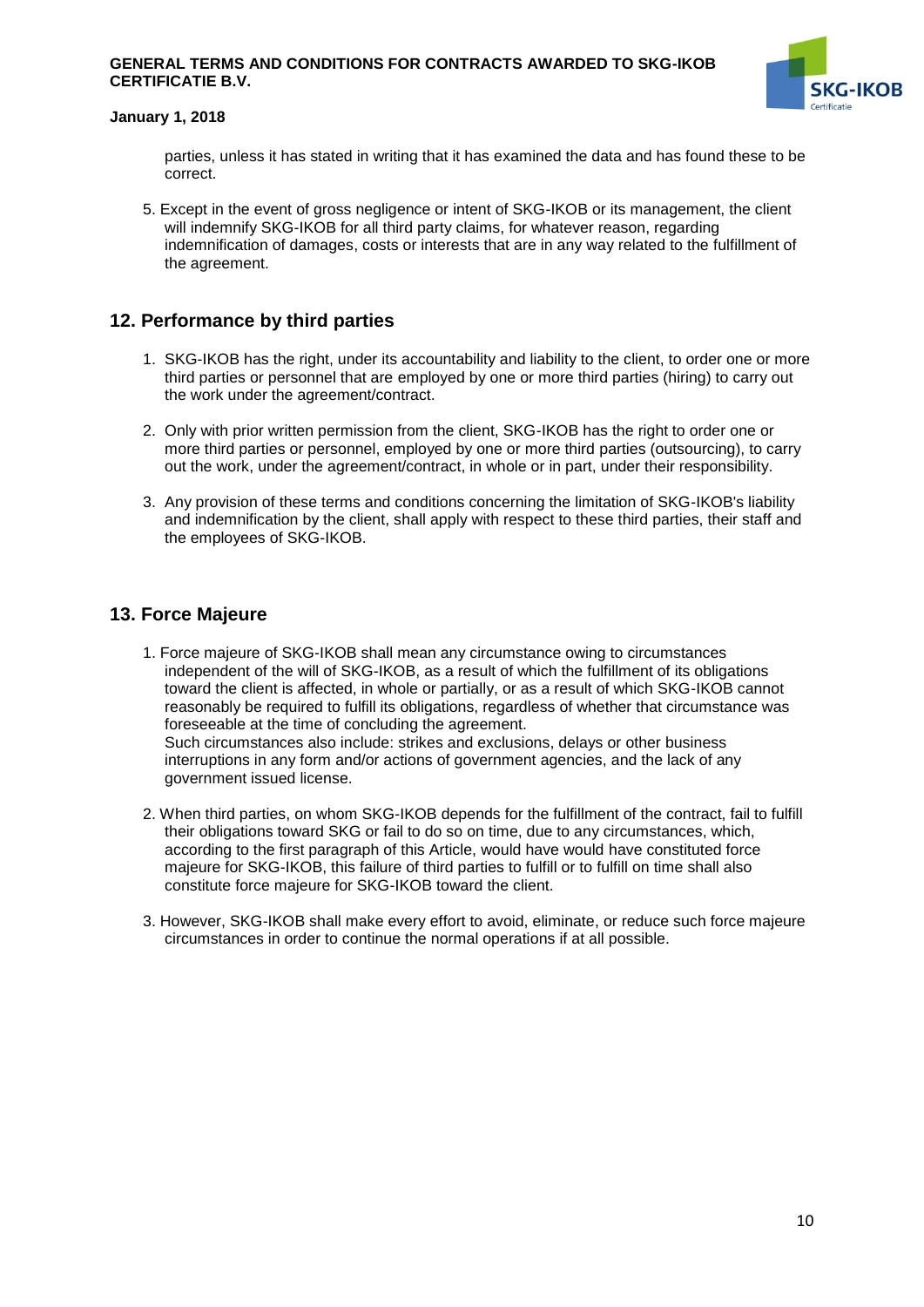

## <span id="page-10-0"></span>**14. Compensations**

- 1. SKG-IKOB shall fulfill the agreement and/or the contract at the fees specified therein, and in accordance with the method of payment as referred to in Article 15, unless another method of payment is specified in the agreement and/or contract.
- 2. SKG-IKOB may determine the fees:
	- a. based on actual costs on the basis of the rates as determined by the management of SKG-IKOB, with or without previous cost estimates; or
	- b. a pre-agreed amount.
- 3. Unless otherwise stated in writing in the offer/quotation, the amounts referred to in paragraph 2 under a and b, the following cost categories are not included and will be charged separately: VAT and taxes due outside the Netherlands, transport costs, travel and subsistence allowances abroad, costs related to work or deliveries to be performed by third parties, and the use of special facilities, insofar as not they are not mentioned in the offer/quotation.
- 4. Where an amount, as referred to in paragraph 2, sub b, has been pre-agreed, any unreasonably foreseeable charges at the entering into the agreement/contract shall be charged separately.

## <span id="page-10-1"></span>**15. Payments**

- 1. Unless otherwise provided in the agreement, offer, quotation, or contract, SKG-IKOB shall, for single orders, send the invoice when the work has been carried out.
	- 1. In long-term and/or multiple contracts, SKG-IKOB may charge the work at regular intervals, generally every quarter.
	- 2. In long-term and/or multiple contracts fixed costs, such as mandatory payments, license fees etc. may be pre-charged, once a year.
	- 3. If the pre-charged costs, as referred to in paragraph 1.2 of this Article, differ from the actual fixed costs, a settlement payment based on the actual costs will be made.
	- 5. Based on the Regulations governing attestation, certification and inspection, different terms of payment may be used, as and where necessary.
	- 6. Furthermore, SKG-IKOB may demand an advance payment or a provision of security, if it deems this necessary.
- 2. Payments must be made without any deduction or set-off within 30 days after the invoice date, unless otherwise agreed. Any objections against the invoice, must be filed within the aforementioned period. These shall not suspend the payment obligation.
- 3. If the client has not paid within the time frame set, he shall be deemed to be legally in default. As from that day, SKG-IKOB shall have the right to, without any notice, charge him interest over the entire amount, at the statutory rate that applies in the Netherlands.
- 4. If the client, after the expiration of a further payment term as specified in a registered letter, has not paid the amount and interest due, the client shall reimburse all extrajudicial and judicial costs to SKG-IKOB. Furthermore, in that case, any claims by SKG-IKOB against the client, pursuant to the concerning agreement/contract and directly thereto related agreements, shall become immediately due and payable.

## <span id="page-10-2"></span>**16. Contingencies**

1. In all cases not provided for by these General terms and conditions and the Regulations governing attestation, certification, and inspection, if applicable, the parties will hold further consultations.